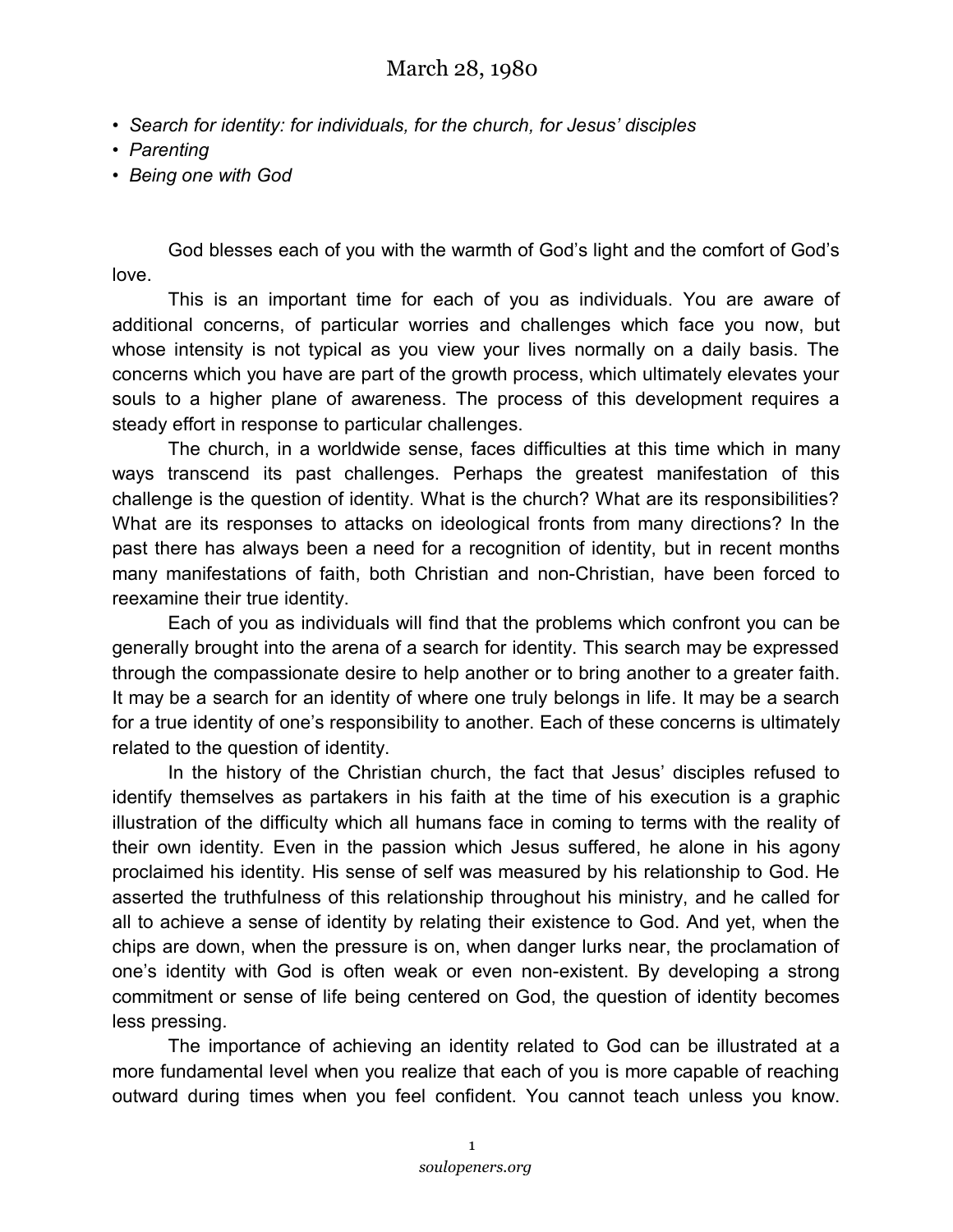When you fully understand your subject, you feel more at ease in explaining it to another. When you are fully aware and committed to your relationship with God, you will find it easy to respond to others and to times of crisis with the illumination of God's presence. Identity, then, is crucial to your successfully meeting the challenges of your lives. It is the foundation. It is the knowledge of your subject. It is the belief in its importance.

It is one thing to believe in God and to be well grounded in scriptural studies. It is something else to be convinced of this essential identity. When that element is firmly in place, one feels confident of reaching out to accept what God places before. Such a self-awareness, such a complete affirmation may take a long time. None of you has totally arrived at this state of your spiritual development, but each of you may be assured that progress is assured through prayer, and we see each of you involved in growth and development toward such awareness.

The question of identity involves parenting as another of your concerns. The question of what to do, what not to do, when, how much, is a constantly changing set of problems, and perfect balance is never achieved. There is no such thing as the perfect father or the perfect mother. Good parenting, however, evolves from a certain sense of sureness, of a commitment to an objective soundly based on love. It is easy to lose sight of love in the daily responsibilities of being a parent, whether you are tired or frustrated or worried. Each of these feelings can stand like a barrier between you and a child. The problem becomes one of lifting that barrier and letting your perspective, centered with God and therefore with love, move forward.

Again, it is a question of identity. When you feel at one with God, it does not simply mean that you agree with God's teachings. It means you *are* God's teachings and there is a great difference between the two. If you truly are God's teachings, you will instinctively know the correct responses to whatever challenges face you. We said earlier that no one has a perfectly clear identity with God. Manifestation of that statement can be recognized if we see no one clearly is God's teachings. There is a degree of failure for all humans. The greater the gap between being God's teachings, the greater the difficulty of dealing with challenges in life, be they questions of a career, of a family, of national policies or religious positions.

To aid the directions toward a more effective response, therefore, each of you must strive to become more and more unified with God's teaching. It is a difficult challenge. It is a life-long challenge, as you will only fully succeed during your spiritual life. This is not to diminish either the effort in human life or the purpose of human life, for the progress you make has an enormous effect on the progress you shall make during your spiritual existence.

We pray that as you study what God has provided you through us, you will slowly become more a part of God's teachings and not merely in agreement with them.